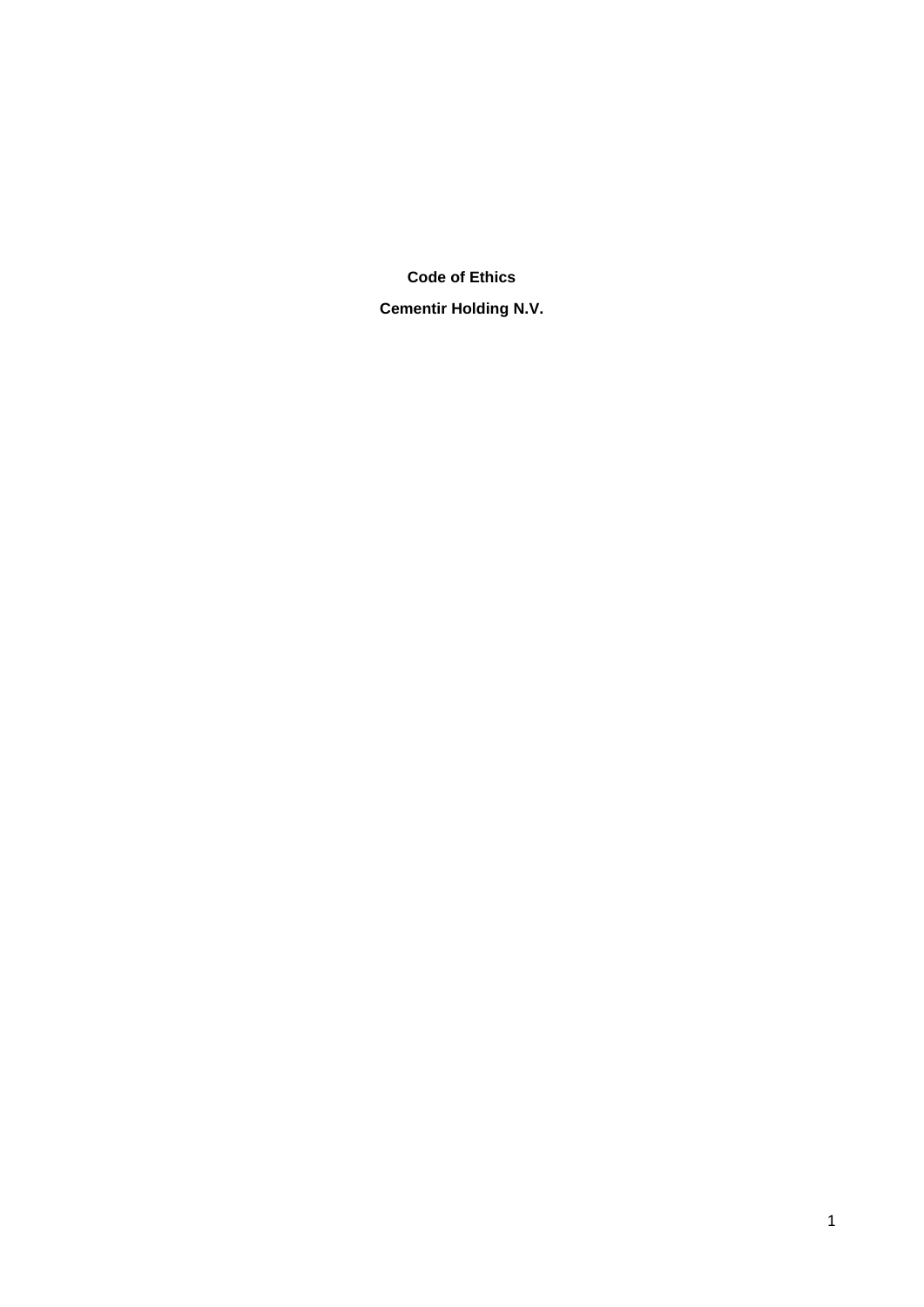# **INDEX**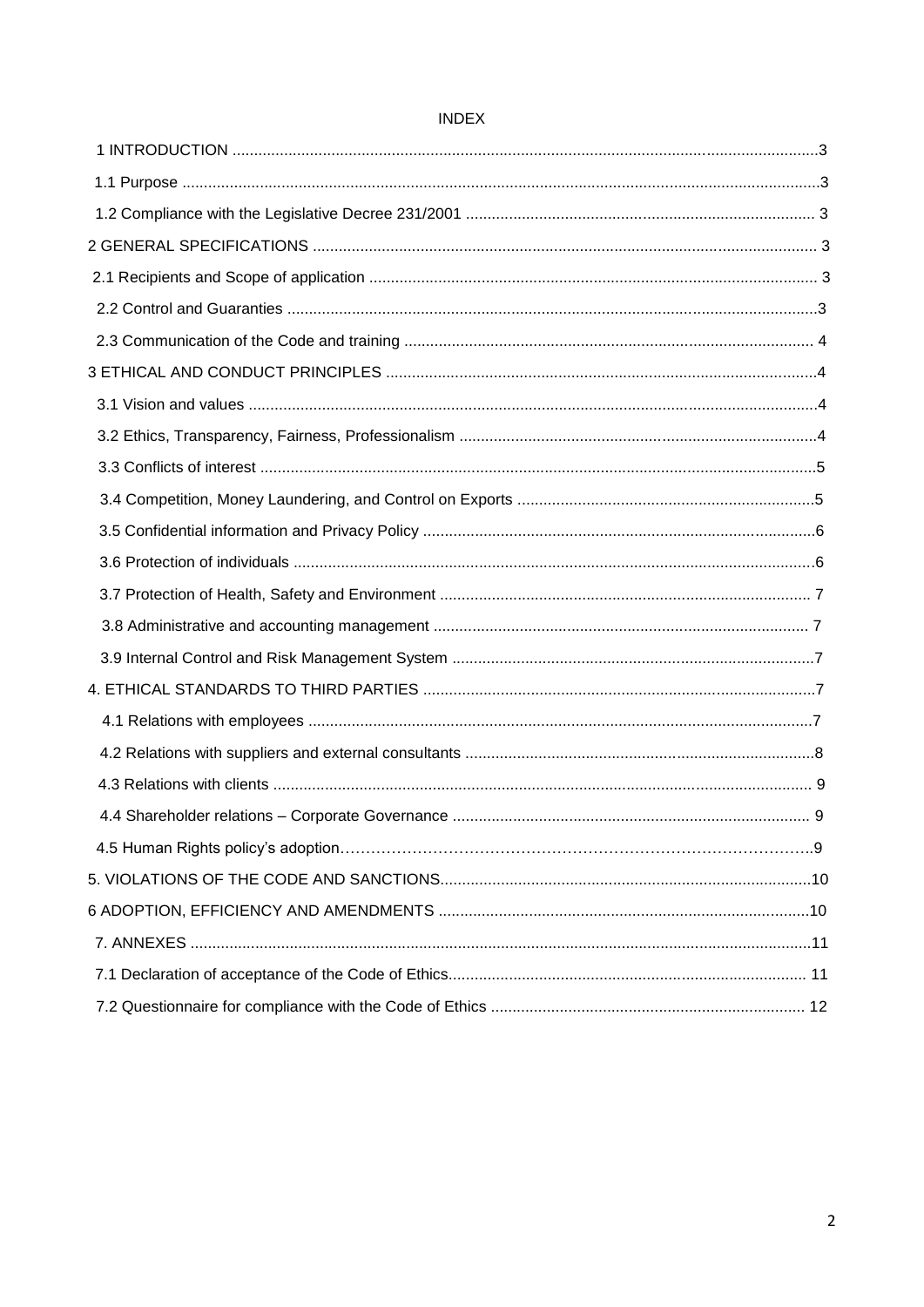# **1 INTRODUCTION**

#### **1.1 Purpose**

The Cementir Group, defined as Cementir Holding N.V. (the "Parent Company") and its subsidiaries (hereinafter the "Group"), has decided to adopt the present Code of Ethics (hereinafter the "Code") to conform and conduct its business activities following principles of integrity, honesty and confidentiality and in accordance with laws and regulations of Countries in which operates. The Code promotes the correct and efficient use of resources in the perspective of corporate, social and environment responsibility, to reconcile the search for competitiveness in the Cementir Group market with respect for rules on competition.

To achieve this goal, the Cementir Group requires its employees to be in compliance with the highest standards of business conduct in the performance of their duties, as set for in this Code and in procedures to which it refers. For these reasons, the Group:

- guarantees that employees who reports any violations of the Code will not be subjected to any form of retaliation;

- takes fair sanctions commensurate to the type of violation of the Code, and guarantees its application to all the categories of employees, keeping into account laws, contracts and regulations applicable in the Country in which operates;

- controls periodically the compliance with the Code.

#### **1.2 Compliance with Italian Legislative Decree 231/2001 ("previously applicable regulation")**

The Code of Ethics represented a general and mandatory principle of the Organizational and Control Model adopted by the Cementir Group Companies, in compliance with Italian Legislative Decree of June 8th, 2001, no. 231, regarding the "liability of legal entities for administrative offenses resulting from a crime", then applicable to the Parent Company, as an Italian based company. The continued application of this Code of Ethics, following the conversion of the Parent Company into a Dutch legal entity is not intended to and does not voluntarily subject the Parent Company or the Group to any previously applicable regulation in any manner whatsoever.

The expression "Organizational, Management and Control Model" is meant to refer to a set of rules, including this Code of Ethics and any other remedy applicable in case of the event of an offense and functional to provide each Company with an effective Organizational, Management and Control system.

# **2 GENERAL SPECIFICATIONS**

#### **2.1 Scope of application**

The Code applies in all the countries in which the Group operates and is brought to the attention of all employees in an accessible place, in the manner most appropriate to local standards and customs and is freely available on the Group website [\(www.cementirholding.c](http://www.cementirholding./)om).

The responsibility of the managers is to satisfy the values and principles contained in the Code by assuming responsibility internally and externally and strengthening trust, cohesion and team spirit. The Group's employees, already subject to compliance with the law and regulations, will adjust their actions and behavior to the principles, objectives and commitments required by the Code. The members of the Board of Directors aspire to the principles set forth by the Code in setting corporate objectives.

# **2.2 Control and Guaranties**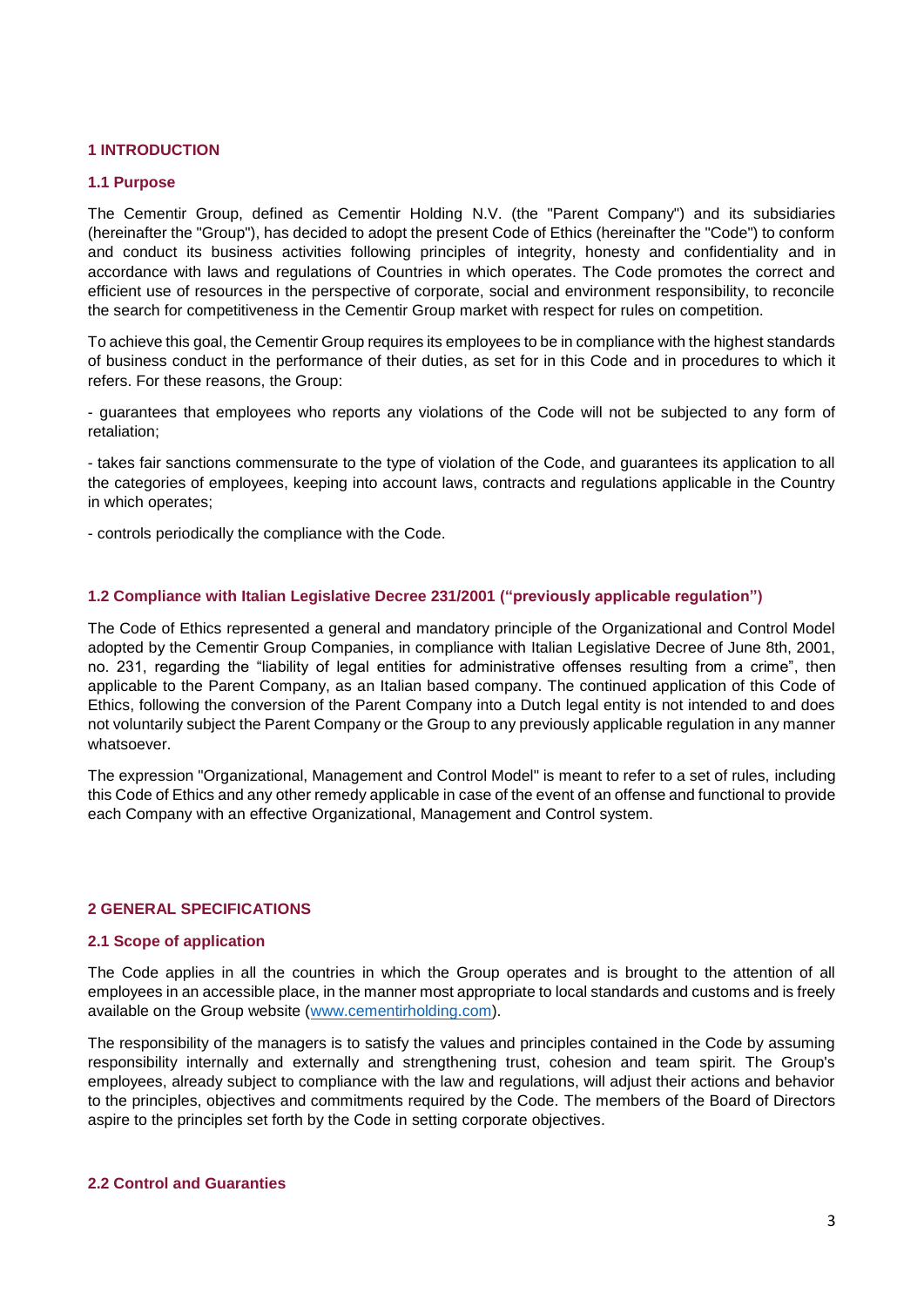The supervision of the compliance with the Code is entrusted to Cementir Holding Ethics Committee (the "E.C."), composed of the Chief Internal Audit Officer and the Group General Counsel. The E.C. performs the following activities:

- checks the diffusion of the Code to all recipients, proposing possible actions regarding information and training;

- proposes to the Board of Directors the necessary adjustments to guarantee the Code effectiveness and its eventual updating, following laws change;

- provides support for the interpretation of the Code;

- controls and evaluates any cases of violation of the Code, and communicates those violations to the Function in charge, for the application of sanctions in compliance with laws and Labour contracts applicable;

- follows up on eventual reports regarding violations of the Code, protecting and supporting anybody who reports those to the E.C., ensuring the identity and information confidentiality;

- draws up an annual report for the Board of Directors regarding the application process of the Code, showing plans and initiatives that have been carried for the achievement of the institutional scopes;

Names and addresses of the E.C. members are available on the website www.cementirholding.com. People and collaborators must promptly report any violations of the Code to their managers, Chief Internal Audit Officer or directly to the E.C.

### **2.3 Communication of the Code and training**

The Group is actively involved in the distribution of the Code to ensure its full application and constant updating in relation to economic, financial and commercial evolutions in the activities of the Group, along with changes in its organizational or management structure, and in relation to violations detected through supervision controls.

# **3 ETHICAL AND CONDUCT PRINCIPLES**

#### **3.1 Vision and values**

Group operates primarily in the production and sale of cement and concrete. The ability to create synergies with the other subsidiaries allows the Group Companies to improve their economic performance by increasing the added value for stakeholders.

The ability to propose, model, and implement highly integrated innovative and complex technology solutions, starting from understanding the real territory and customer needs, is an integral part of the Group's strategy.

Each Company anticipates technologies and standards to produce more and more limited impacts; innovates and transforms each new plant acquired or built - in any country - according to the highest standards for the protection of workers, the environment and the communities in which the plant is located.

In terms of social responsibility, the Group devotes significant resources to various aspects of life of the communities where it operates: promotes studies; works with government; protects the historical and monumental heritage; sponsors culture and entertainment of social life; intervenes to repair existing environmental damage.

#### **3.2 Ethics, Transparency, Fairness, Professionalism**

The Group, in business dealings, is inspired by and observes the principles of loyalty, fairness, transparency, efficiency and market orientation, regardless of the importance of the deal.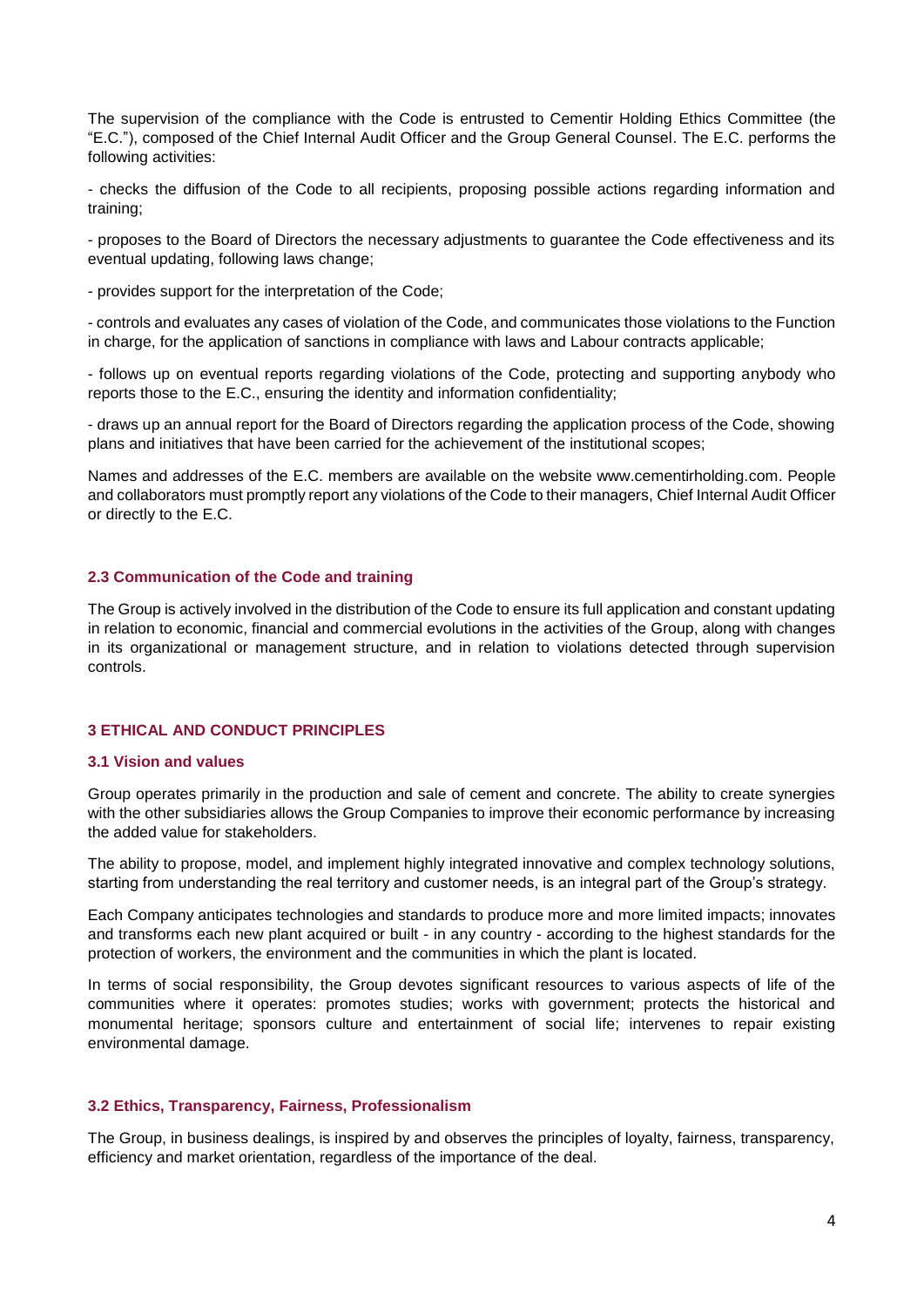All actions, transactions and negotiations carried out and, more generally, the people behavior in their daily tasks, are inspired by the highest accuracy, the completeness and transparency of information, the legitimacy, both in form and substance, and the clarity and accuracy of accounting records in accordance with regulations and internal procedures.

Recipients of the Code, in full respect of the principle of good faith, work with impartiality in carrying out their activities to guarantee the principle of independence of judgment and the absence of any commercial or financial interest which might determine unequal treatment.

With regard to relations with all counterparties, all forms of discrimination based on age, racial or ethnic origin, nationality, political opinions, religious beliefs, gender, sexuality or health situation are forbidden. Bribes, illegitimate favors, collusion, requests, directly and / or through third parties, with personal benefits for oneself or for others, are prohibited without any exception.

Each Recipient must act fairly and in good faith, respecting the obligations entered into contracts and providing the required performance, and must also know and observe the contents of this Code of Ethics, basing their conduct on respect, cooperation and mutual collaboration. Each employee who makes transactions involving money, goods or other items of economic value owned by the Company, must provide appropriate evidence to allow the verification of these transactions.

In case of any possibility of doubt, or need for further clarification should consult their supervisor and the Ethics Committee.

# **3.3 Conflicts of interest**

In carrying out all activities, each recipient of the Code works to avoid running into real or even merely potential conflicts of interest. Among the hypotheses of "conflict of interest", in addition to those defined by law, it is understood that the case in which a person works to satisfy an interest other than that of the individual Company of the Group and its stakeholders to gain an advantage for themselves or third parties is also included.

By way of example, conflicts of interest may result in but are not limited to the following situations:

- have economic and financial interests (possession of a significant amount of shares, professional appointments etc.) through family members, customers, suppliers or competitors;

- carry out work, even by family members, customers, suppliers or competitors;

- accept money, gifts or favors of any kind by persons, companies or entities that are or intend to enter into business relationships with the Group;

- use ones position in the company or the information acquired to create a conflict between one's own interests and those of the company;

- buy or sell shares (of the Group or external) when, in relation to one's job, they are aware of material information not yet available to the public.

The Recipients of the Code of Ethics are required to:

- Avoid actions or relationships that may be or appear to be in conflict with the obligations or interests arising from the various departments of each Group Company;

- evaluate the advantages and disadvantages that may result to the Company and the Group at the time of accepting a job in another company;

- follow the specific procedure of the Group, which governs the corporate relationships with related parties;

- report to the supervisor, if an employee, or to the internal referent, if a third party, along with the E.C. any situation that may assume a potential conflict of interest.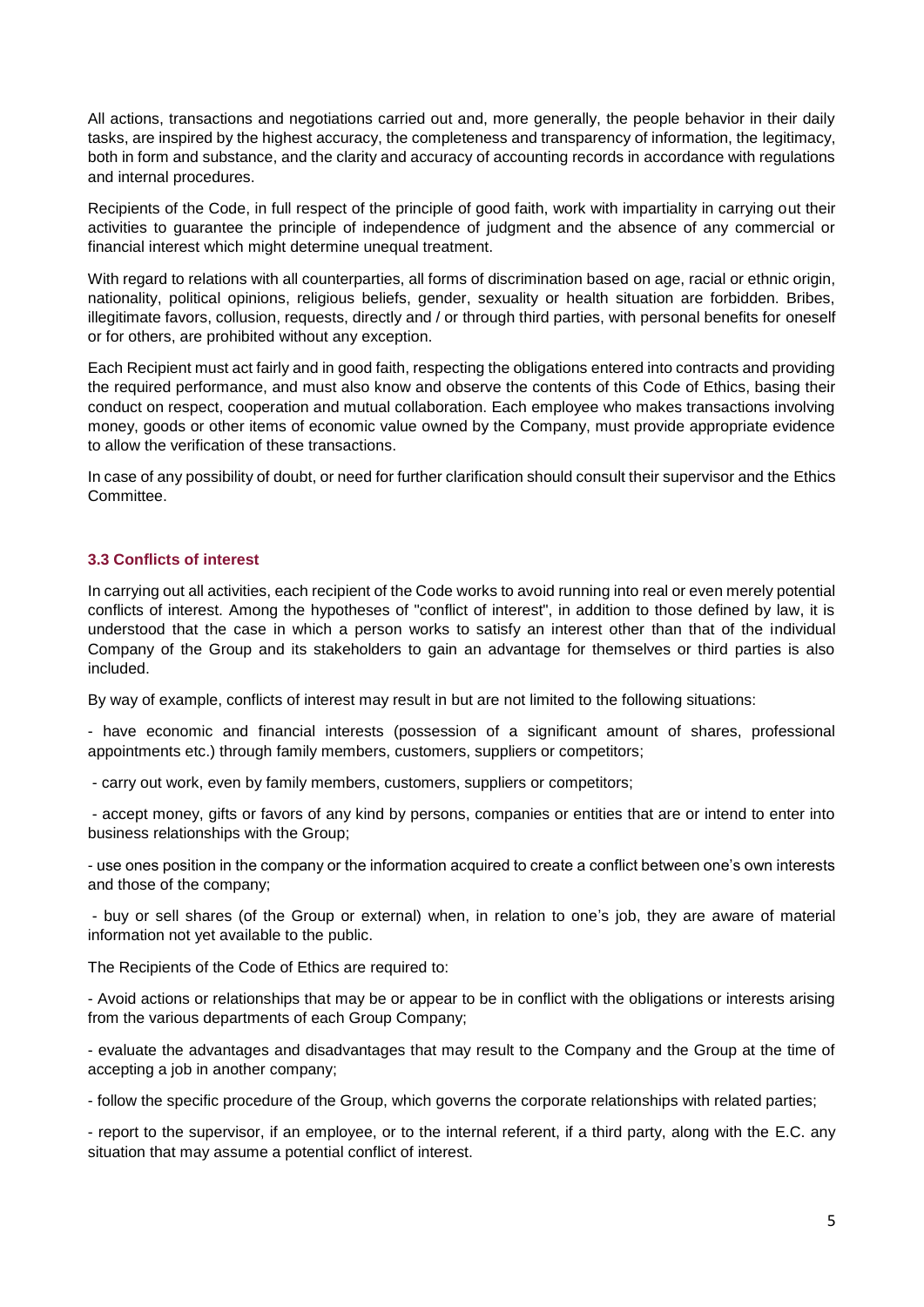### **3.4 Competition, Money Laundering, and Control on Exports**

The Group considers the respect of competition as an essential tool for the development of the economic system and, therefore, adheres in all of its activities with national, EU and international rules where it operates.

Employees shall never be engaged or involved in activities that involve laundering (acceptance or processing) of proceeds from criminal activities in any form or manner.

Moreover, the Group shall check in advance the available information (including financial information) on business partners and suppliers, in order to ascertain the respectability and legitimacy of their activity before establishing any business relationship.

The Group must always comply with anti-money laundering laws in any jurisdiction.

In the case of embargo legislation discrepancies, after consultation with the Legal Department, the matter shall be submitted to the decision of the legal representative of the Group company concerned.

### **3.5 Confidential information and Privacy Policy**

The expertise developed by the Cementir Group is a fundamental resource that every employee and recipient must safeguard. In fact, in the event of improper disclosure of such knowledge, the Group could suffer damage to both assets and image.

Therefore, employees and other recipients are required not to disclose any information regarding the technical, technological and commercial expertise of the Group, as well as other non-public information relating to the Group, except in cases where such disclosure is required by law or other regulatory provisions, or where it is expressly provided for by specific contractual agreements with counterparties that have committed to use it only for the purposes for which such information is transmitted, and to maintain its confidentiality.

The confidentiality obligations set out in the Code of Ethics shall continue after the termination of the employment relationship.

In response to each request for confidential business information and data from external parties, each recipient of this Code is required to address the request to the competent corporate functions, refraining from directly or indirectly providing the information.

With regard to confidential information, "privileged" or "price sensitive" information is particularly important, due to the fact that improper or unauthorized distribution can significantly affect the price of financial instruments.

In conducting its business, the Cementir Group collects a significant amount of personal data and confidential information, which it is committed to process in compliance with all applicable laws on confidentiality applicable in the jurisdictions in which it operates and with the leading practices for the protection of confidentiality. Therefore, the Companies of the Cementir Group are committed to protecting, with respect to national laws for the protection of privacy, or local laws relating to the foreign companies, the personal data collected, stored and processed in the framework of its activities in order to avoid improper or misuse.

As part of the proper functioning of the market, it is forbidden to intentionally spread false information both inside and outside the Group, concerning the Group and its employees.

It is also forbidden to carry out any activity with the scope of influencing the financial markets, causing an artificial increase or decrease in the price of securities or other financial instruments.

### **3.6 Protection of individuals**

The Group recognizes the centrality of human resources, with regard to professionalism, dedication, loyalty, honesty and a sense of collaboration, in all countries in which it operates.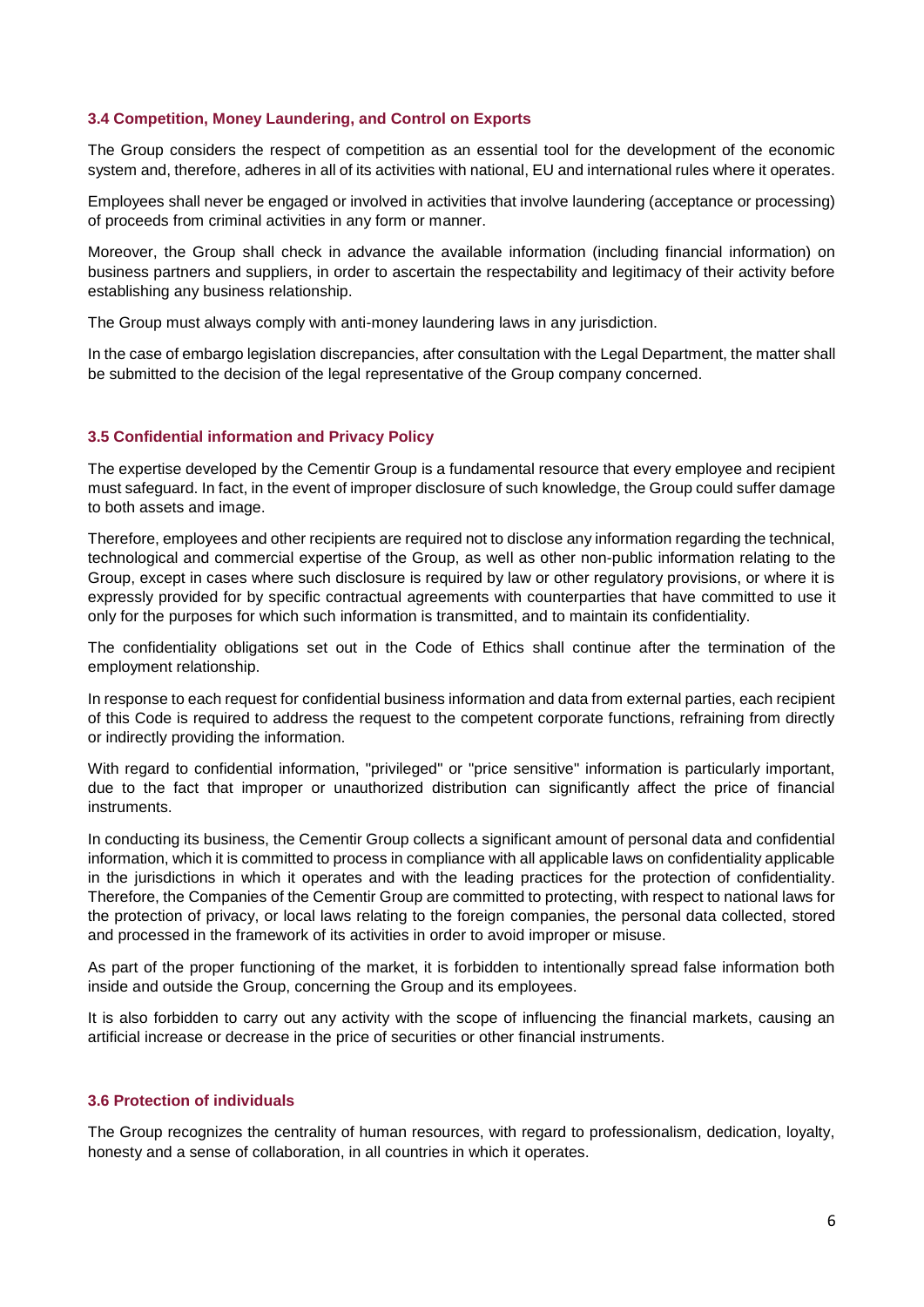The Group offers all employees the same opportunities and expressly prohibits any form of abuse of positions of authority or coordination. For abuse, it is intended any behavior which consists in asking, encourage to offer, services, personal favors or other benefits damaging another's dignity, professionalism and autonomy.

The recipients of this Code of Ethics, as provided by national and international regulations, are required to refrain from engaging in unlawful conduct harmful to individuals, such as, but not limited to, offenses against the person, child labor, trafficking people and child pornography.

The Group carries out its activities in accordance with current national and international legislation for the protection of working conditions, the respect for personal dignity, favoring the consolidation of a culture of safety and health of workers within the workplace through the distribution of adequate information aimed at enhancing awareness of the risks and responsibilities of individual behavior.

# **3.7 Protection of Health, Safety and Environment**

The Cementir Group and its employees are strongly committed to behave in a socially responsible manner, respecting the values of a positive environment and a healthy and safe workplace, ensuring that the cultures and traditions of each country in which it operates are observed and respected.

The relationship with the territory is one of the crucial aspects of the Group's activities, as these activities have an inevitable impact on the surrounding areas. For this reason, the Group puts particular attention to issues related to climate change and emissions into the atmosphere. Knowing how to manage emissions, protect the business from the impacts caused by climate change and protect the health and safety of workers, represent corporate strategies for the Group that create long term value for shareholders.

#### **3.8 Administrative and accounting management**

The Group complies with laws and, in general, any applicable regulations relating to the preparation of financial statements and any type of administration and accounting documentation required.

The principle of truthfulness, accuracy, clarity and completeness of information must be absolutely respected in the storage of documents and accounting records.

Group employees who become aware of any omissions, falsifications or negligence regarding accounting records or documentation on which the accounting records are based, are required to report the facts to the E.C.

All recipients are required to provide the maximum cooperation to ensure that the company's operations are properly and timely represented in the accounting.

# **3.9 Internal Control and Risk Management System**

The Group is committed to promoting and maintaining an adequate internal control and risk management system, to be understood as the set of all the instruments necessary or useful to guide, manage and monitor the business activities in order to ensure compliance with the laws and company procedures to protect company assets, to manage efficiently and effectively the processes and to provide accurate and complete accounting and financial data to create added value for all stakeholders.

The responsibility to implement an efficient internal control system is shared by all levels of the organizational structure of the Group; as a result, all the people of the Group, within their functions and responsibilities, are committed to define and actively participate in the proper functioning of the internal control system.

# **4. ETHICAL STANDARDS TO THIRD PARTIES**

#### **4.1 Relations with employees**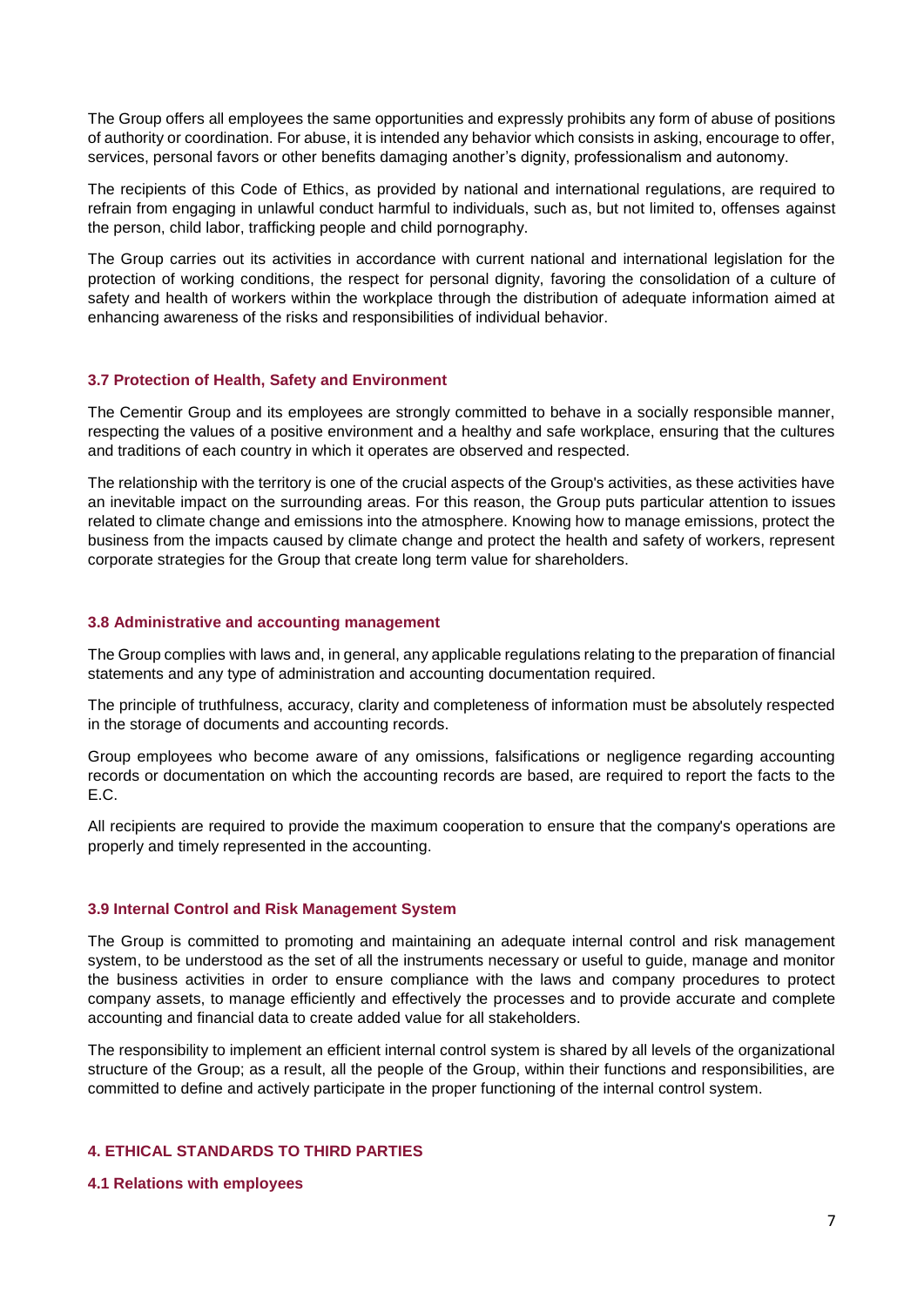Every company recognizes the value of human resources, respecting their autonomy and the importance of their participation in the business.

The management of the employment relationship is designed to encourage professional growth and skills of each Recipient in relation to the implementation of these plans.

The Group is committed to ensuring the respect for the conditions necessary for the existence of a collaborative and not hostile work environment, and to prevent discriminatory behavior of any kind. The cooperation of all is required in order to maintain a climate of mutual respect for dignity, honor and reputation.

All forms of favoritism, nepotism or cronyism in selection and recruitment are forbidden.

Each recipient involved in the evaluation of staff undertakes annual objectives, both general and individual, to support a compensation policy based on possible, specific, concrete, measurable and credible objectives in relation to the timing planned to achieve them.

The staff is committed to fulfilling its obligations under the Code of Ethics and must comply with in the performance of their duties, respect for the law and for its conduct to the ethical principles of diligence, good faith, integrity, fairness, loyalty and all those set out in this Code of Ethics.

### **4.2 Relations with suppliers and external consultants**

The Cementir Group defines relationships with its suppliers, in compliance with the regulations and principles of this Code, with due attention to the forefront of industry standards, leading practices in ethics, protection of health and safety and respect for the environment.

The selection of suppliers and the formulation of the conditions for the purchase of goods and services for Group companies are driven by values and parameters of competition, objectivity, fairness, impartiality, fairness in price, quality of goods and/or services, carefully evaluating guarantees of service and the range of offers in general. Procurement processes shall be designed to obtain the maximum competitive advantage for the Group along with fairness and impartiality towards all suppliers who meet the requirements. The cooperation of suppliers in compliance with all the requirements of clients of the Group should be consistently pursued, without limitation, in terms of quality and delivery times. The signing of a contract with a supplier must always be based on extreme transparency, avoiding, where possible, the acceptance of contractual obligations that involve forms of dependence on the contracting Supplier.

It is an obligation of the people of the Group to:

- follow internal procedures for the selection and management of relations with suppliers and external collaborators and abstain from excluding any person meeting the requirements of the possibility of bidding for the supply;

- adopt objective and transparent evaluation criteria in the selection;

- obtain the cooperation of suppliers and external collaborators in consistently ensuring the satisfaction of the needs of clients and consumers to the appropriate extent of their legitimate expectations;

- use as much as possible, in accordance with the laws and criteria of legality of transactions with related parties, products and services provided by Group companies under competitive conditions of the market;

- include in contracts the confirmation of having read the Code and the express obligation to abide by the principles contained therein;

- observe and require compliance with the contractual obligations;

- maintain an open dialogue with suppliers and external collaborators in line with good commercial practices; report promptly to superiors any violations of the Code;

- bring to the attention of the Cementir Group problems that may arise with a supplier or a freelancer, in order to evaluate possible consequences for the Group.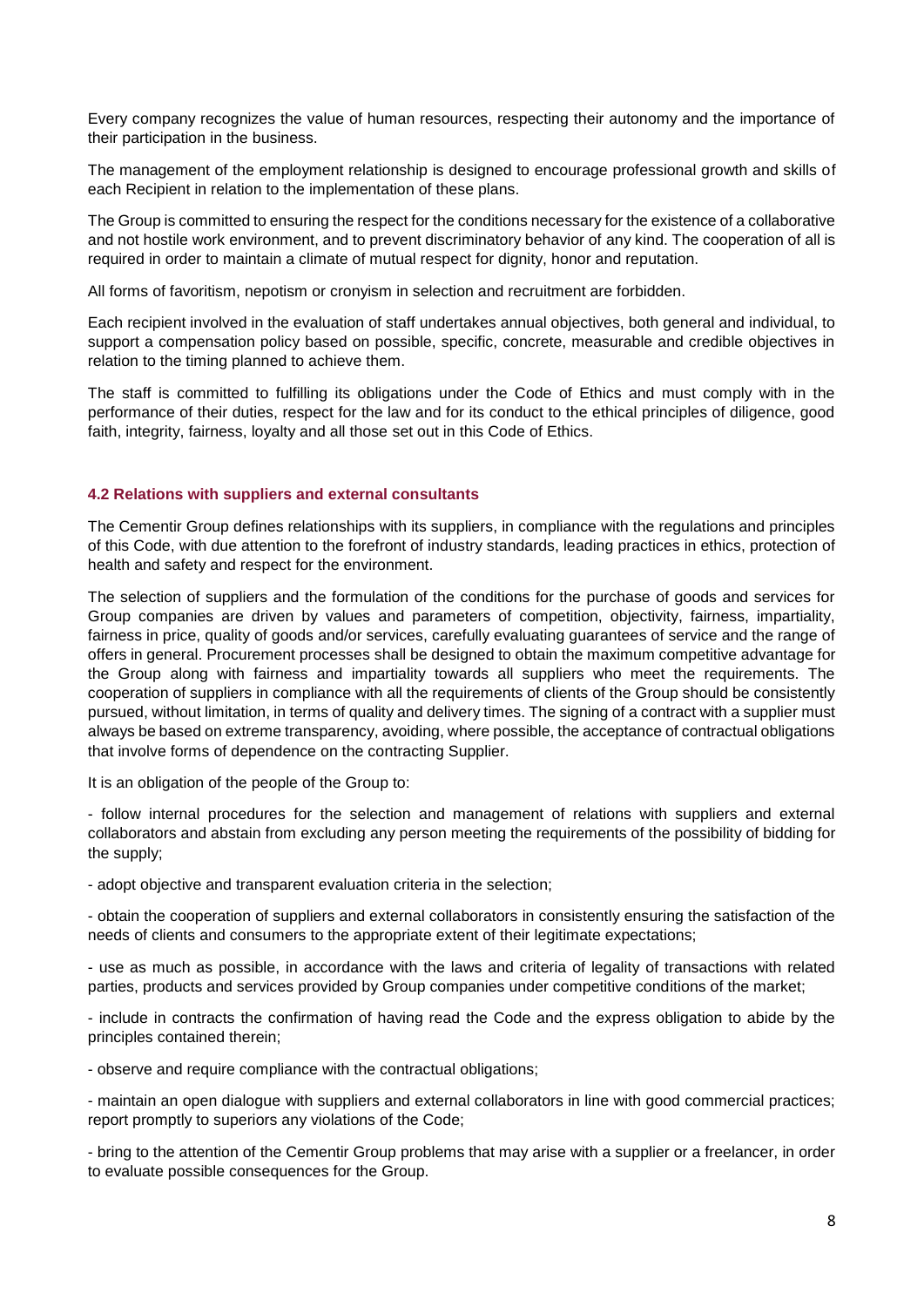Group employees are forbidden to:

- ask, for themselves or for others, gifts or other benefits, or accept them, except for those of modest value or in accordance with normal commercial practice, from everyone who has taken or that may take benefit from company activities.

### **4.3 Relations with clients**

The Group ensures that their business practices are in compliance with ethical standards and socially responsible conduct in regard to relations with major clients, considering the compliance with ethical standards and applicable laws in the sector in which it operates as essential.

The Group, in carrying out its activities, establishes a relationship with customers with high professionalism and based on availability, respect, courtesy, and offering the maximum cooperation.

In order to protect this relationship, the recipients ensure that their interactions with their clients are aligned with national, European and local laws and regulations and professional codes.

The Group is committed to encourage interaction with its clients through the management and rapid resolution of any complaints and using appropriate communication systems, always in compliance with that agreed upon at the moment of the drafting of the contract.

The Group protects the privacy of its clients, according to the existing regulations, to not communicate or disseminate their personal, economic or consumption data, except as required by law.

It is an obligation for the people of the Group to:

- follow internal procedures for the management of relationships with customers and consumers;

- supply, with efficiency and courtesy, within the limits of contractual obligations, high quality products that satisfy the reasonable expectations and needs of clients and consumers;

- provide sufficient and accurate information about products and services and be truthful in advertising so that clients and consumers can make informed decisions.

It is forbidden for people of the Group to:

- ask for themselves or for others, gifts or other benefits, or accept the latter, except for those of modest value or in accordance with normal commercial practice and courtesy from everyone who has taken or that may benefit from the firm's assets.

#### **4.4 Shareholder relations – Corporate Governance**

The Group, creating value, remunerates the risk of partners and shareholders in an appropriate manner, in order to increase the robustness of the company in terms of sustainability in the medium-long term according to the rules of the market and the principles of fairness and transparency.

The Group protects and recognizes the best interests of the Company and those who hold shares in the share capital (shareholders and stakeholders) as a whole, than the specific interests of individual partners, shareholders or groups of them and shuns any action or behavior directed to affect the integrity of the capital and non-distributable reserves, the fictitious capital formation, the unlawful distribution of profits or return of capital, to determine the majorities in the assembly members to procure for oneself or others an unjust profit.

The Parent Company has adopted a system of Corporate Governance in compliance with the applicable rules of law and practices in the field. The Corporate Governance sets out the principles of good governance in order to increase the reliability of the Group, for the protection of all its partners, shareholders and other stakeholders.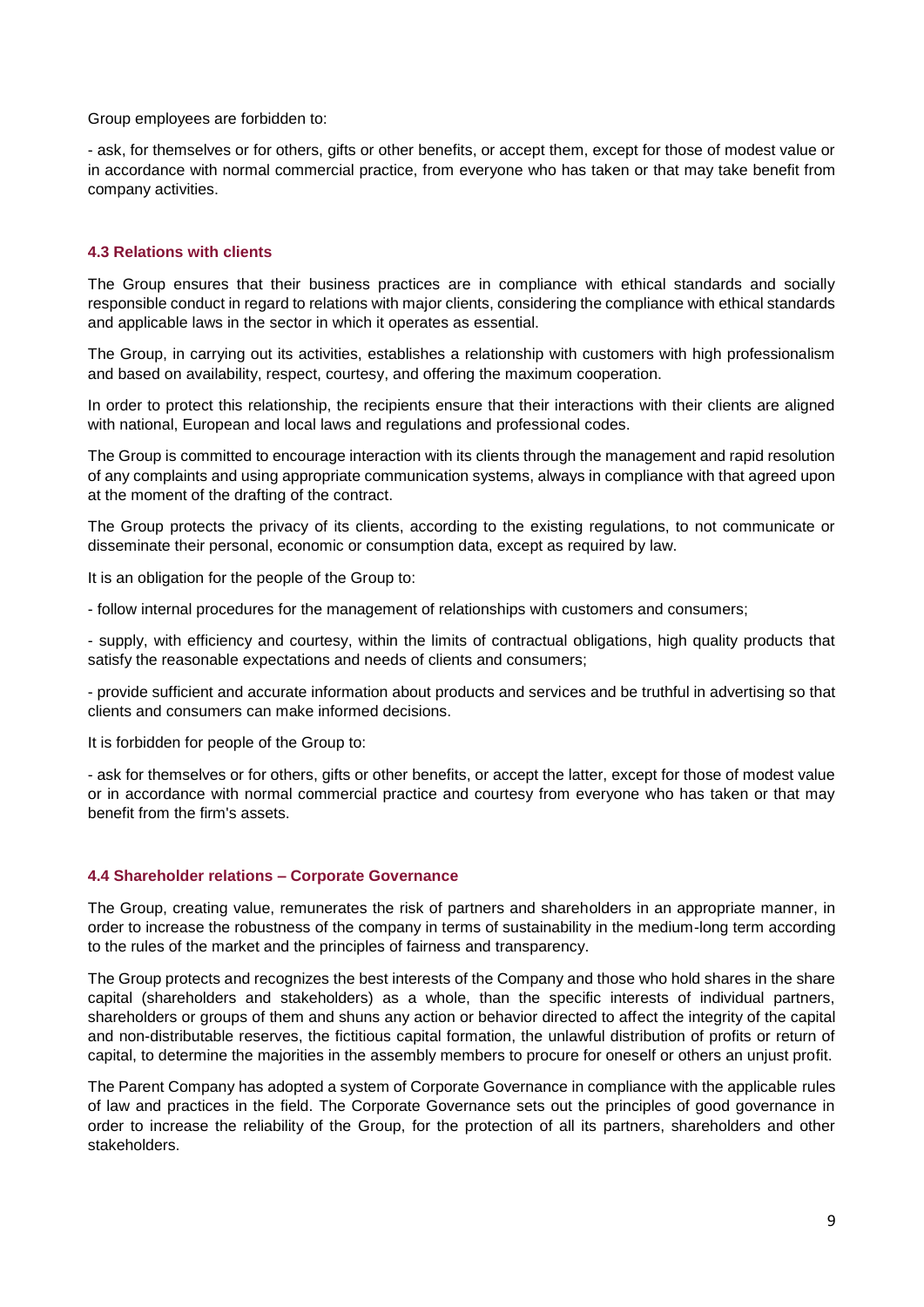# **4.5 Human Rights Policy's adoption**

The respect for human rights is a basic tenet of the Group's beliefs and it is included within its values and goals to be a more economically, socially and environmentally sustainable Group.

For this reason the Group has decided to adopt the Human Rights Policy (the "Policy) drafted in compliance with international and European treaties and principles.

This Policy is aimed at supporting and guiding the Group management and employees to achieve their goals. Cementir Group endorses the principles set out in the Universal Declaration of Human Rights and the International Labour Organization (ILO) based on respect for the dignity of the individual without distinction of any kind. The Group supports human rights and employees' rights in line with the legitimate role of its business.

The Policy is communicated internally to all employees, without distinction of level, in the most appropriate way and in accordance with the local rules and practices and externally through the website and to customers and suppliers/sub-contractors.

All the Group employees and suppliers are required to acknowledge and act in compliance with this Policy during their entire employment relationship and partnership respectively.

It is an obligation of the people of the Group to include in contracts the confirmation of having read the Policy and the express obligation to abide by the principles contained therein.

Each Business Unit is internally and externally responsible for the effective application of the contents of the Policy by adopting the principles therein formalized and applicable starting from the issuance of the Policy.

# **5. VIOLATIONS OF THE CODE AND SANCTIONS**

Compliance with the provisions of the Code of Ethics is an essential part of the contractual obligations of all the people of the Group in accordance with and for the purposes of applicable law.

Violation of the provisions of this Code of Ethics affects the relationship of trust established with the Group and may lead to the application of appropriate disciplinary action, regardless of criminal legal action. Moreover, in the most severe cases, the failure to comply with the Code of Ethics may constitute just cause for termination of the employment contract or revocation of the mandate with immediate effect. In the latter case, the Companies of the Group will be entitled to compensation for any damage suffered due to the unethical behavior.

The E.C. will immediately start investigating any alleged or potential violation of this Code of Ethics or any related procedure.

Any information will be treated confidentially, in accordance with the interests and legal obligations of the Group.

The E.C., with the support of the internal audit functions, will be in charge of all internal investigations. No person subject to this Code of Ethics may conduct investigations personally.

### **6 ADOPTION, EFFICIENCY AND AMENDMENTS**

This Code of Ethics is adopted by the Board of Directors of Cementir Holding N.V. on November 13, 2019 with immediate effect from that date. Any updates, changes or revisions to this Code of Ethics must be approved by the Board of Directors of Cementir Holding N.V. or else in compliance with the Group policy setting the rules for updating Cementir's procedures and having obtained the required approvals.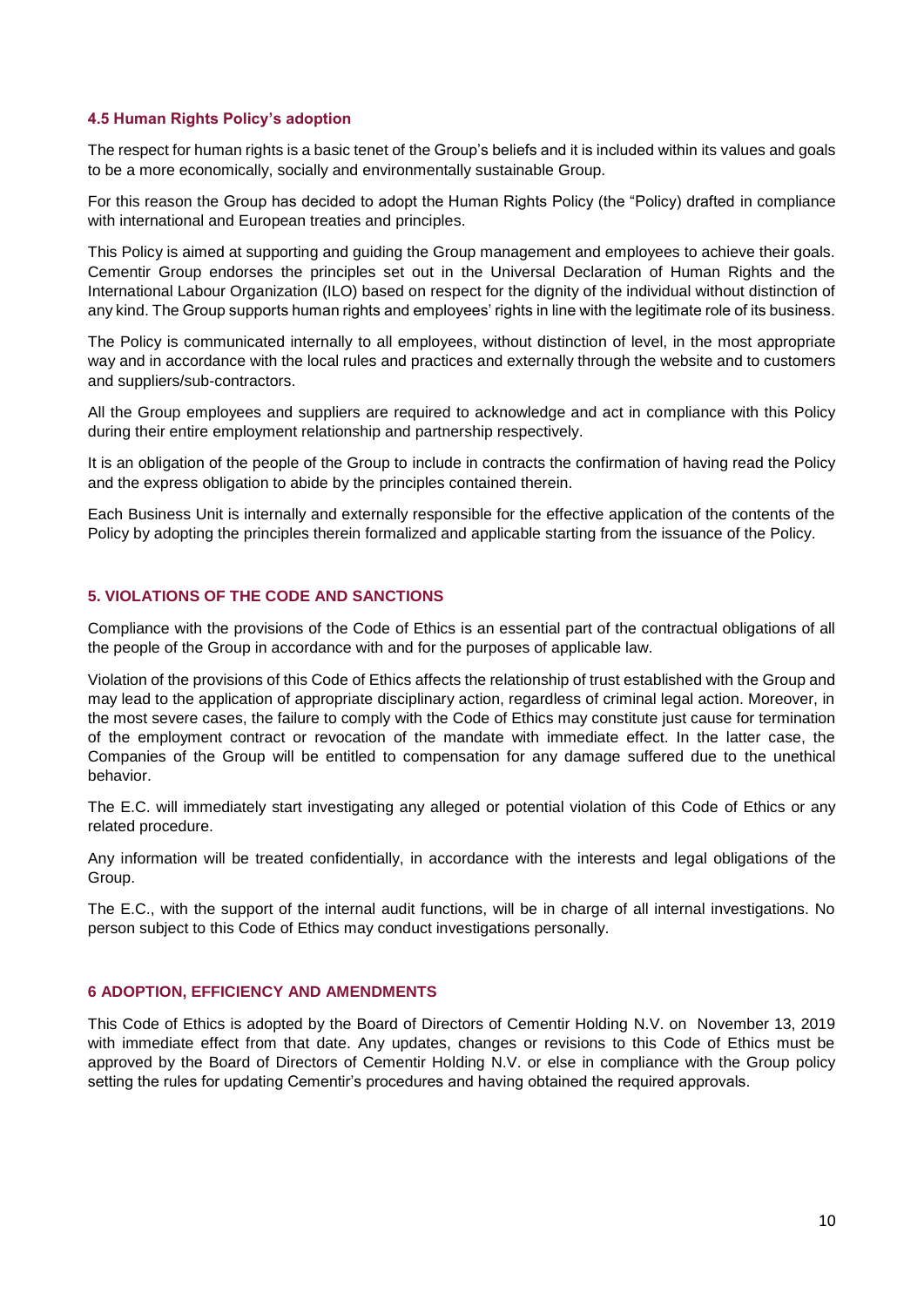### **7. ANNEXES**

### **7.1 Declaration of acceptance of the Code of Ethics**

I, the undersigned ……………………………… within the limits of my job responsibilities declare as follows: 1. I will work honestly, ethically and in the interests of the Cementir Group in all activities; 2. I will avoid actual or apparent conflicts with the interests of the Cementir Group; 3. I will ensure the accuracy and integrity of books, records and accounts of the Cementir Group; 4. I will protect the confidential information that I will come in contact with in the course of my work; 5. I will respect all applicable laws, rules and regulations applicable to my job responsibilities in each country where the Cementir Group operates; 6. I will respect all standards, policies and procedures of the Cementir Group; 7. I will protect the assets of the Cementir Group and promote their efficient and legitimate business use; 8. I will protect the health and safety of employees of the Cementir Group; 9. I will use the tools of the Cementir Group for legitimate business purposes.

I declare to have received, read and understood the Code of Ethics of the Cementir Group and that I will keep to its contents.

Dated ………………………., in ……………………….

Signature ……………………………………………………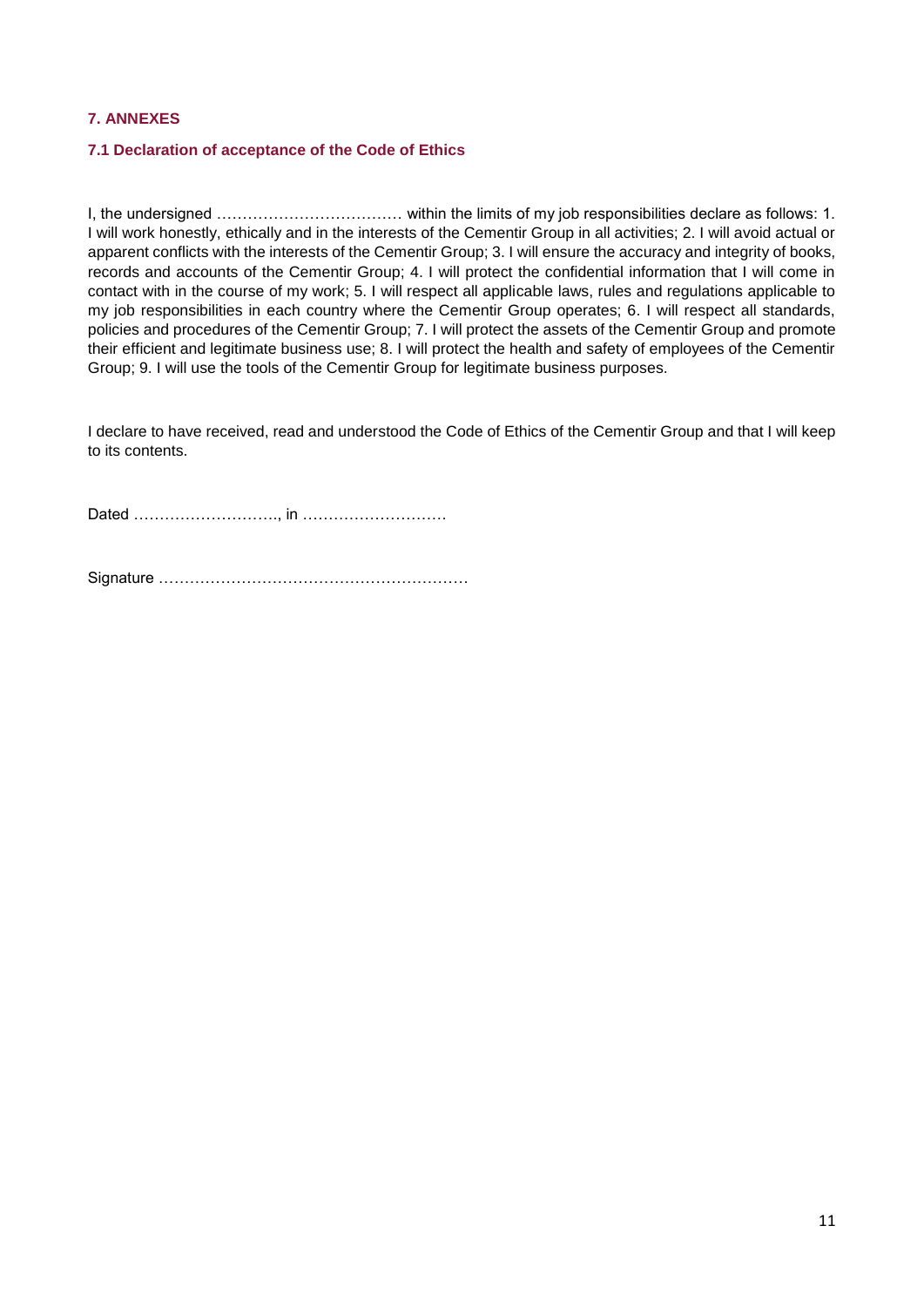### **7.2 Questionnaire for compliance with the Code of Ethics**

This questionnaire is administered to all recipients of the Code of Ethics, which are identified in line with the provisions of paragraph 2.1 "Scope of application" of the Code. These parties are required to complete and sign this questionnaire in the first contact with the company (hire/first job) and in any case every year.

### **Conflict of interest**

**.** 

1. During the year 20\_\_, have you ever received, or are you aware of the fact that someone has received from a person or a Company, in business with the Cementir Group, any loan, gift, travel, tip, or other payments that may cause injury or an obligation to the donor, or may be perceived by others as a creation of an obligation to the donor?

O Yes O No

2. During the year 20\_\_, have you ever participated in or influenced, or know of someone who has participated in or influenced any transaction between the Company and another entity, which set in motion a direct or indirect financial interest in their favor of in favor of a family member<sup>1</sup>?

O Yes O No

3. In 20\_\_, have you had a real financial interest or position of influence, or are you aware of someone who had a real financial interest or a position of influence in a business that provides goods or services to the Cementir Group? (Note: the term "position of influence" refers to all persons who have a position to influence business decisions or actions of the company, such as, for example, a legal representative, a member of the Board of Directors, an executive or a manager, the term "real interest" refers to all persons who may receive a real benefit because of the existence of interest in the counterparty, not necessarily measurable in economic terms).

O Yes O No

4. In 20\_\_, have you ever used, or are you aware of the fact that someone has used the assets of the company or other resources (including funds, equipment, suppliers or staff) for purposes other than those related to the Company's business or activities sponsored by the Cementir Group?

O Yes O No

5. During the year 20\_\_, have you ever received, or are you aware of the fact that someone has received gifts or presents from individuals or organizations that have agreements with the Company, including but not limited

 $1$  For family, it is intended a family relationship within the sixth degree and the relations of affinity within the fourth degree.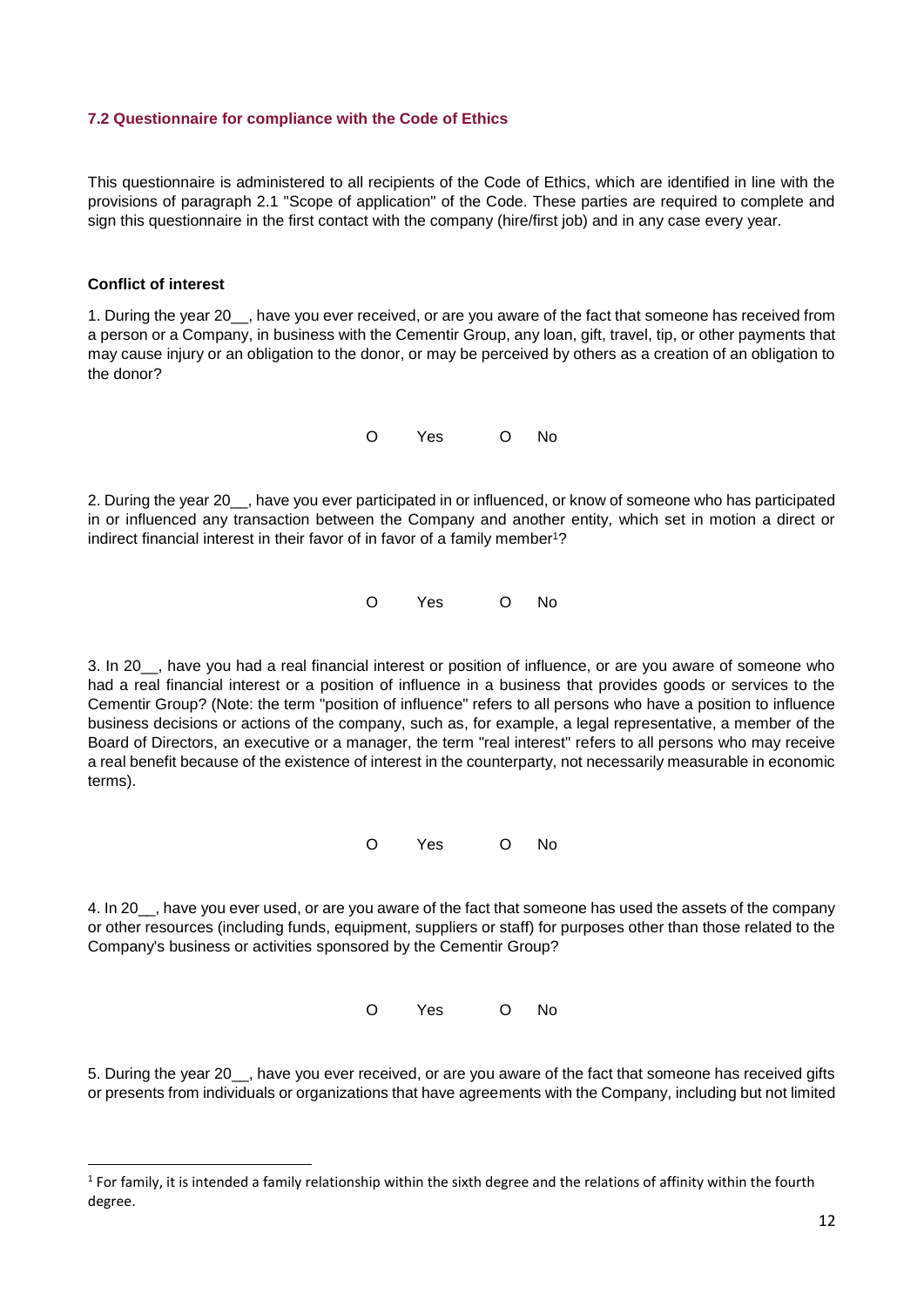to loans, cash prizes, discounts or private public not sanctioned by Cementir Group, as well as salaries and related services to illegal activities?

O Yes O No

6. During the year 20\_\_, have you ever accepted, or know of someone who has accepted from suppliers or potential suppliers any special favor, liable to be embodied in this case due to bribes or rewards aimed at influencing the judgment in favor of that supplier?

O Yes O No

7. I declare that I am aware of the principles of the Code of Ethics in the theme of "Conflict of Interest". To complement the statement that excludes the possibility of a conflict of interest between the individual and the Cementir Group, please list below all reports and outdoor activities that require specific information, in accordance with the provisions in paragraph 3.3 "Conflicts of Interest" of the Code of Ethics and Group procedure "Transaction with related parties". In particular, it is required to specify the names, addresses, and nature of all relationships among people or entities that have business relationships with the Cementir Group, from which you or a family member have received, directly or indirectly, money or gifts of a symbolic value (over € 200) in the year 20\_\_ (unless the conditions described in this question are met, please fill in the fields in the first line of the table below with N/A).

| Name of the person/name of the   Home address / | Residency         | Nature of the relationship / Nature |
|-------------------------------------------------|-------------------|-------------------------------------|
| Company                                         | Registered office | of the external activity            |
|                                                 |                   |                                     |
|                                                 |                   |                                     |
|                                                 |                   |                                     |

8. During the year 20 , have you been involved or are you aware of entities belonging to the Cementir Group (administrators, legal representatives, staff, employee and manager, project workers, interns, agents, consultants) who have been involved in situations of conflict of interest?

O Yes O No

# **Political**

9. During the year 20 , have you received, or are you aware of the fact that someone has received payments from Cementir Group in order to provide contributions to political parties, candidates or committees for the election?

O Yes O No

# **Securities Trading**

10. During the year 20\_\_, have you carried out transactions of sale, or are you aware of the fact that someone has bought or sold securities on the basis of confidential information, or has transmitted this information to others in order to influence the exchange of securities of the Cementir Group?

O Yes O No